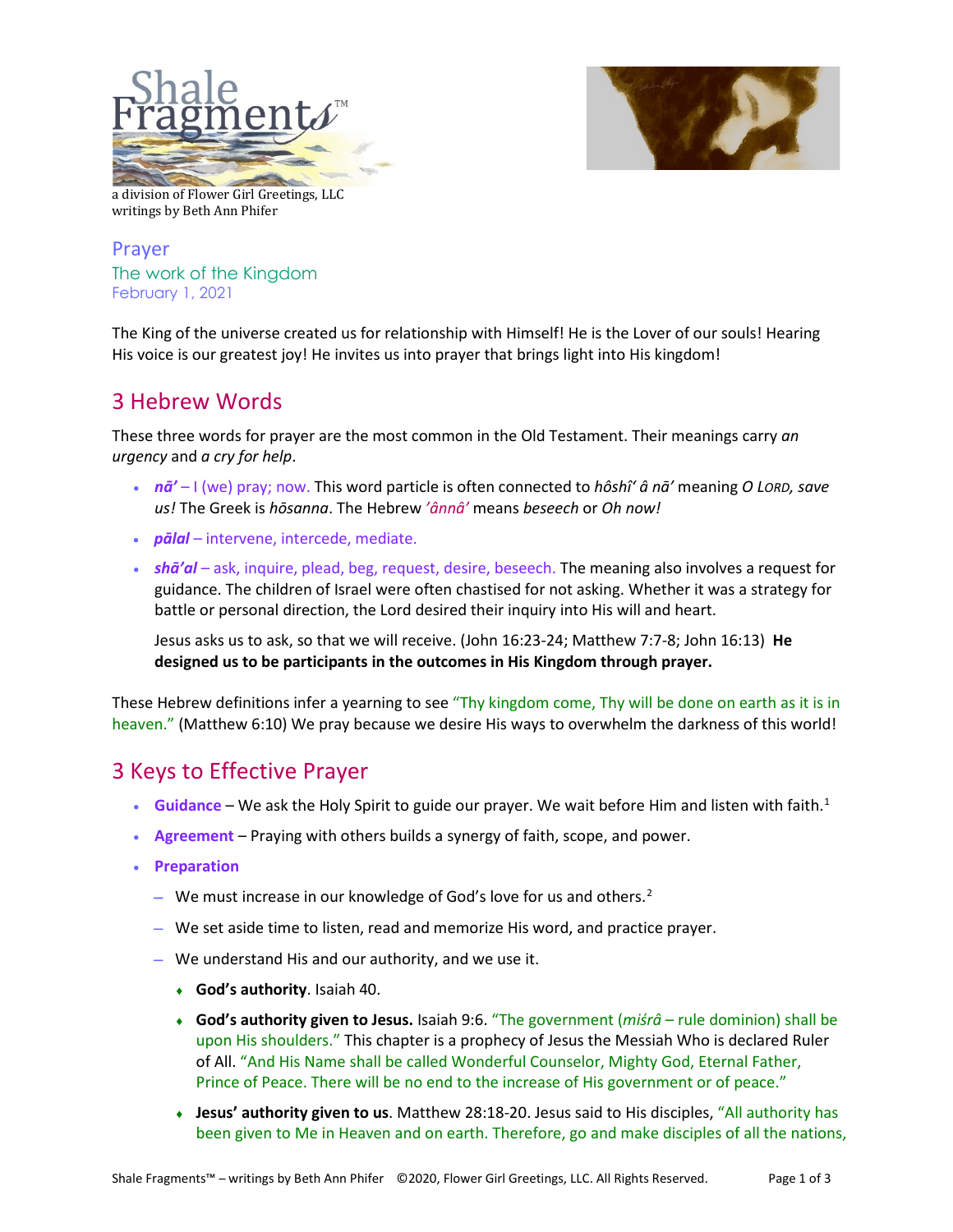baptizing them in the name of the Father and the Son and the Holy Spirit, teaching them to observe all that I commanded you; and lo, I am with you always even to the end of the age."

John 1:12. "To as many as received Him, to them He gave the **right** (*Greek –* also the power and authority) **to become** (*Greek –* to arise, be born into, be assembled to partake) children of God, even to those who believe in His name."

**As His children, He has given us authority over the darkness, so we arise and assemble ourselves to partake in the victory.** We have been born into this authority.<sup>[3](#page-2-2)</sup> "Thanks be to God Who always leads us in His triumph in Christ and manifests through us the sweet aroma of the knowledge of Him in every place." (2 Corinthians 2:14)

- − We stay current with our confession according to Psalm 139:23-24.
- − We strengthen ourselves in TRUST. We believe that all things are possible with God.
- − We strengthen ourselves in PATIENCE knowing that all our prayers are treasured by God and answered in His perfect timing! "And when He [the Lamb that was slain] had taken the book [or scroll], the four living creatures and the 24 elders fell down before the Lamb, having each one a harp and golden bowls full of incense, which are the prayers of the saints." (Revelation 5:8)

## Forms of Prayer

- **Persistently petition**.
- **Worship**. **Give thanks**. **Sing**.
- **Read** Scripture out loud, chapters at a time. Prayers come to mind while you are reading. Pray Scripture over the person or situation.
- **Ask**.
- **Intercede**. Tear down strongholds in His Name. "For though we walk in the flesh, we do not war according to the flesh, for the weapons of our warfare are not of the flesh but are divinely powerful for the destruction of fortresses. We are destroying arguments and every lofty thing raised up against the knowledge of God…" (2 Corinthians 10:3-5)
- **Discern**. Pray toward root causes and inner wounds that need to be healed.
- **Agree** with the promises in God's word. **Proclaim** His word.
- **Release** the person or situation to God.
- **Decree** God's will. **Agree** with truth.
- **Speak** His Word and His Name. "When my anxious thoughts multiply within me, Your consolations delight my soul." (Psalm 94:19) One night, my mind was filled with anxious thoughts. We thanked God by speaking beautiful words about Him – faithful, loving,

righteous, just, true. I felt bathed in peace as the words rolled into the atmosphere. This is warfare. The enemy flees at the mention of His Name! **Whisper** His Name in the night – Jesus Christ Messiah, Yeshua, Holy Spirit, Lord!

- **Stand by** and **watch** His salvation. When King Jehoshaphat heard that a great multitude was coming against him, he prayed, "We are powerless before this great multitude who are coming against us, nor do we know what to do, but our eyes are on Thee." Then, the Lord spoke through Jahaziel with instruction, "Do not fear or be dismayed because of this great multitude, for the battle is not yours but God's." Jahaziel told them to *station* themselves, *stand*, and see His salvation. Those appointed to *sing*, sang, "Give thanks to the Lord for His lovingkindness is everlasting!" As they sang, the Lord set ambushes and their enemy completely destroyed themselves.[4](#page-2-3)
- **Use** your spiritual gifts. You are uniquely gifted and will pray creatively like no other!

Often the Lord gives me an image when I pray about a person or place.

When my husband prays, sometimes the Holy Spirit will speak to him about the person's circumstances, which helps him to know how God wants him to pray.<sup>[5](#page-2-4)</sup>

## Lord, strengthen us to pray! Thank you for calling us to participate in Your Kingdom on this earth!